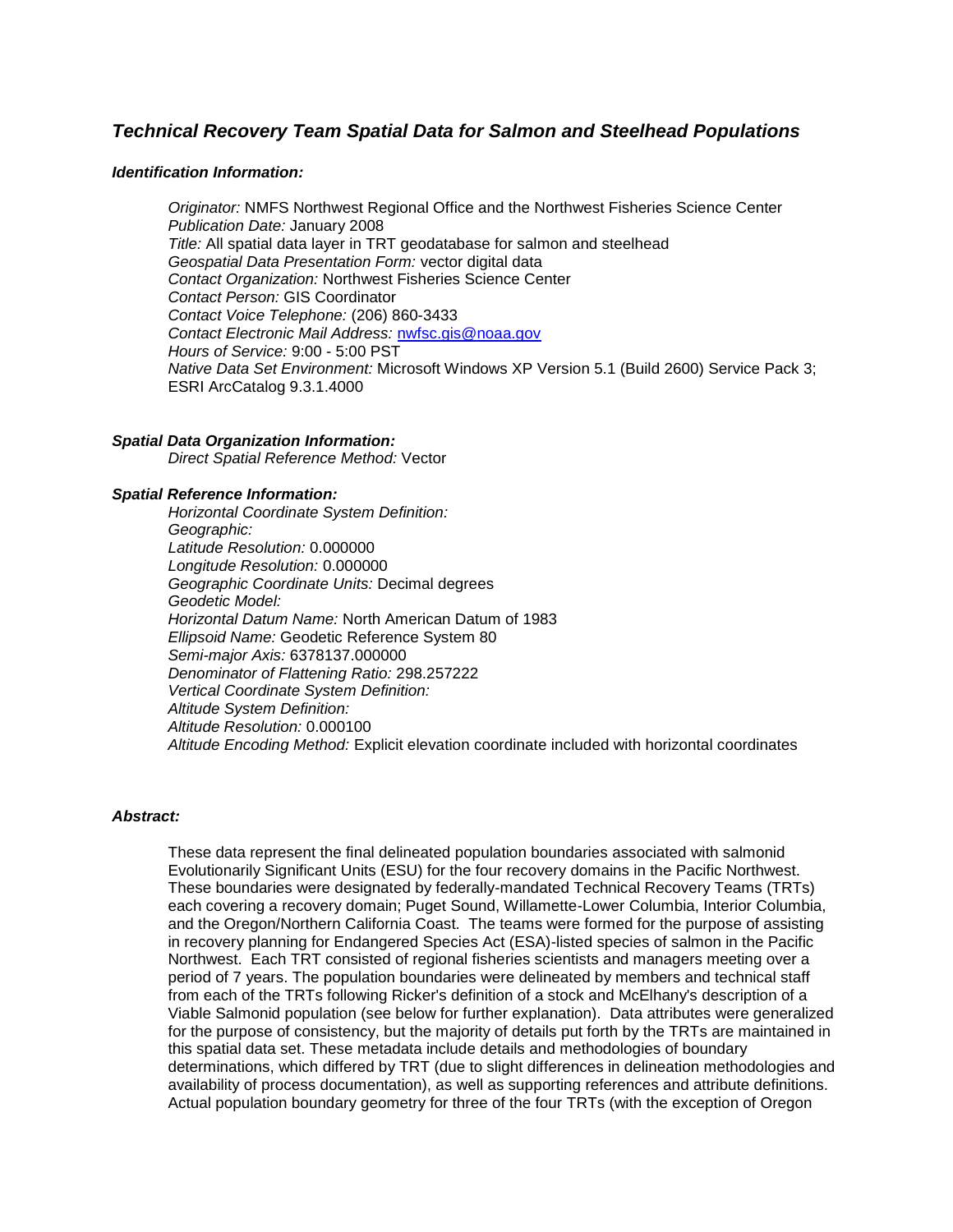Coast Coho) was standardized to 6th field hydrologic unit boundaries from the Regional Ecosystem Office (REO) or 5th and 6th field hydrologic unit boundaries from Idaho Department of Water Resources (IDWR) for this data product, unless edits are noted in Domain-Specific narratives. See Data Quality section for more information.

There are currently multiple salmon population boundaries available from various state and federal agencies which may overlap with these boundaries. Therefore, it is important to clarify the definitions used in the creation of these. The definition of a "population" applied in the creation of these spatial population boundaries follows Ricker's (1972) definition of a stock, as "a group of fish of the same species that spawns in a particular lake or stream (or portion thereof) at a particular season and which, to a substantial degree, does not interbreed with fish from any other group spawning in a different place or in the same place at a different season." An independent population, as described in the viable salmonid population (VSP) report (McElhany et al. 2000), is indicated where groups are "isolated to such an extent that exchanges of individuals among populations do not substantially affect the population dynamics or extinction risk of the independent populations over a 100-year time frame." Such populations are "units for which it is biologically meaningful to examine extinction risks that derive from intrinsic factors such as demographic, genetic, or local environmental stochasticity." A viable salmonid population is "an independent population of any Pacific salmonid (Oncorhynchus spp.) that has a negligible risk of extinction over a 100-year time frame" from various threats (McElhany et al. 2000).

For more information on domain-specific methods or population viability in each domain, please see citations in the domain-specific metadata narrative section.

McElhany, P., M.H. Ruckelshaus, M.J. Ford, T.C.Wainwright, and E.P. Bjorkstedt. 2000. Viable salmonid populations and the recovery of evolutionarily significant units. U.S. Dept. Commerce, NOAA Tech. Memo. NMFS-NWFSC-42,156 p.

Ricker, W. E. 1972. Hereditary and environmental factors affecting certain salmonid populations. In R. C. Simon and P. A. Larkin (eds.), The Stock Concept in Pacific Salmon, p. 27-160. University of British Columbia, Vancouver, B. C.

#### *Purpose:*

These data were generated by NOAA to reflect salmonid population delineations identified and used by the Technical Recovery Teams. These data represent the geographic extent of individual listed ESU salmonid populations in the Pacific Northwest, typically delineated by the extent of their spawning areas. Determination of spawning extent is dependent on the quality and scale of historic and current surveys and studies; quality and availability of this may vary by TRT region and may be more fully described in the domain-specific metadata narrative citations. Identifying independent populations is a key component of identifying current and future extinction risk, as well as patterns of diversity within and between ESUs. Understanding the extent of historically independent populations, along with abundance and life history information can provide a framework to compare historic and present status and to study limiting factor impacts. These data may be helpful in identifying and prioritizing specific recovery actions within ESUs (e.g., barrier removal).

These data may differ substantially from other depictions/data of salmonid populations produced by other entities (e.g., other Federal, tribal, state, and local agencies). These data are intended to be used by federal, tribal, state, and local recovery planners, other co-managers, NGOs and the general public for any activities related to anadromous salmonid recovery and conservation. These data are intended to assist users, but do not constitute the legal description of salmon and steelhead populations listed under the ESA. Users in need of a legal description should instead consult the agency. Every effort has been made to ensure that these data are as accurate as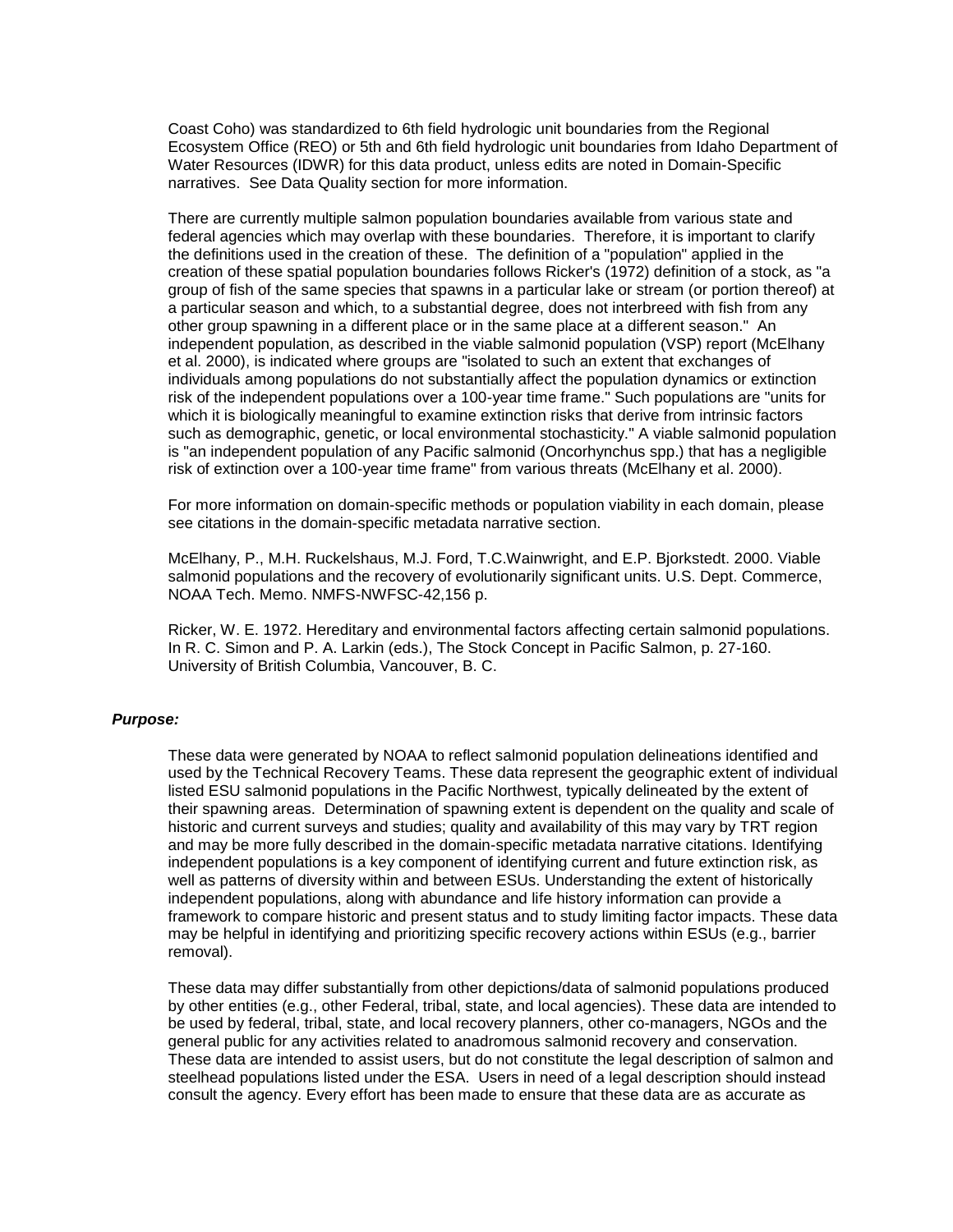possible.

## *Supplemental Information:*

## *DOMAIN-SPECIFIC NARRATIVE*

These feature datasets contain population boundaries and associated attributes for coho (Oncorhynchus kisutch), chum (Oncorhynchus keta), sockeye (Oncorhynchus nerka), chinook salmon (Oncorhynchus tschawytscha) and steelhead (Oncorhynchus mykiss) populations for the Lower Columbia and Willamette Basin Evolutionarily Significant Units (ESUs) and Distinct Population Segments (DPSs). Due to spatial extent differences in run-timing for chinook, spring, fall (Tule), and upriver brights (late fall chinook), each are provided as separate population sets, though all belong to the same ESU. This is also the case for steelhead, which have two distinct population delineations within a single DPS - one for summer run and one for winter run steelhead.

These delineated historical populations are intended to represent the range and diversity of populations in ESUs. The historical populations document, along with a population identification workgroup (2003) formed the basis used to delineate spatial population boundaries for all species and populations in the jurisdiction of the Technical Recovery Teams. The population identification workgroup identified rules for the spatial delineation process. This narrative describes the process and rules applied in delineating the species-level population boundaries Columbia TRTs. It is extensive because it is not published elsewhere.

## *DOMAIN-SPECIFIC METHODS*

Two population segments were generated for each population. One specified the area of the drainage (potentially or documented) used for spawning and initial rearing, or the proportion of the basin directly (potentially) occupied by fish. The other delineates the entire hydrologic watershed associated with the population, as conditions in headwater areas impact abundance and life history strategies of downstream fish assemblages in the population. The workgroup developed a hierarchical scheme for describing spatial extent differences between hydrologic areas of habitat influence and areas that were historical accessibility, as follows: 1.) speciesspecific population accessibility polygons by ESU or DPS, which include historically or currently accessible 6th field HUs, 2.) upstream watershed areas that are not physically accessible (due to large, documented natural barriers, naturally limiting access), considered an essential part of the population extent because quality of this habitat influences the primary physical habitat downstream. 3.) watershed areas that do not have a primary documented impassable natural barrier (Table 2), but do have a substantial amount of habitat (100% of linear stream length) upstream of a gradient higher than the natural gradient cutoffs to each species (Table 1). This final category only influenced chum designations significantly, as we used a 5% stream gradient cutoff for the chum populations. Chum populations had many hydrologic units within the original physical habitat that were not accessible due to in-stream gradients above 5 percent.

Multiple data sources were used to identify accessible stream reaches for our fish-based population boundaries, including in-stream gradient (Oregon Department of Fish and Wildlife, Washington Department of Fish and Wildlife, as referenced in Sheer and Steel 2006). Where possible, we used direct observations of fish presence from tribal, state, and local management agencies. In lieu of direct observation, species-specific stream gradients thresholds were used to designate and locate passage barriers (Table 1)(Washington Department of Fish and Wildlife 2000). Major historical passage barriers such as (Willamette Falls, Shearers Falls, Dougan Falls, Salmon Falls, Punchbowl Falls) were incorporated into designating the accessible area of population-specific watersheds (Table 2).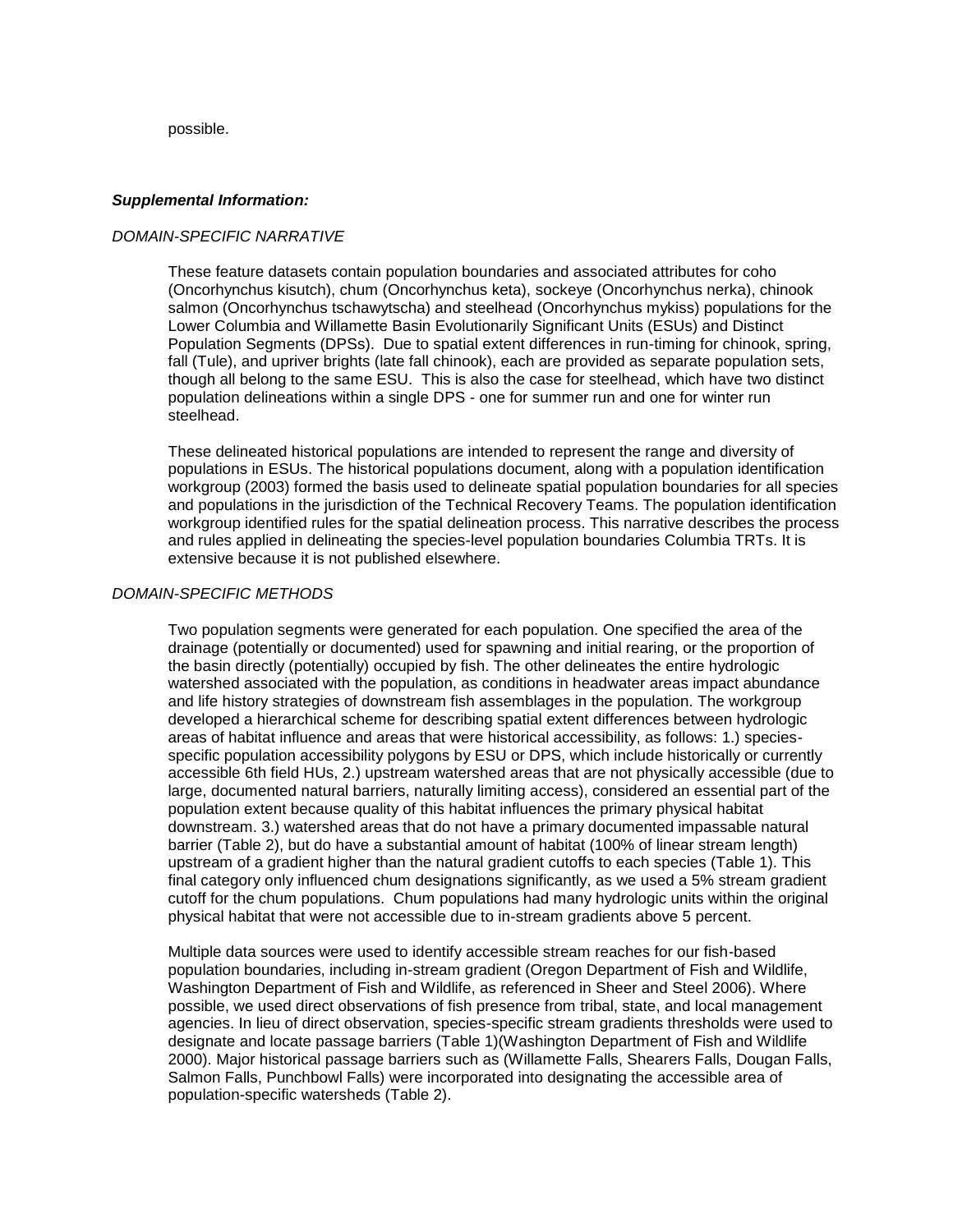Most populations were originally constructed using a combination of intact 6th field HU's, from 2004 Regional Ecosystem Office (REO) hydrologic boundaries. In some cases, 6th field HUs were cut or split to keep boundaries consistent with those described by Myers et al. (2006) and reviews by the workgroup. For these "special case" HUs in the floodplain of the Columbia River, the hydrologic boundary was manually edited to reflect the most appropriate ridgeline using USGS 1:24,000 Digital Raster Graphics. Some special case modified or split 6th field HUs were due to documented historic accessibility blockages, i.e. impassable waterfalls (Table 2), as decided on by the workgroup. Upstream of the cut was considered "Naturally Blocked". Other natural barriers are reflected in the boundaries, when a natural blockage excluded migration for the entire HU, this upstream area was considered "Naturally Blocked" to fish migration.

For ESUs with populations adjacent to the mainstem Columbia River and its floodplain, a riverine polygon was delineated for each affected population. These are wetted area segments within the mainstem Columbia River. The workgroup used this method so that mainstem salmonid activity in the mainstem could be represented individually by population. The riverine segments are tributary deltas that extends into the Columbia River, or backwater areas associated with mouth of the main population watershed which may be important for rearing, migration, or upstream accessibility for the population. Riverine segments of the population follow the shoreline of the main population polygon, extend across the Columbia River to the opposite state border. The river thalweg of the mainstem river was used as this boundary, except in cases where the population was extended to include particular in-river islands, etc. This riverine section overlaps the migration corridor for the majority of salmon and steelhead populations in the Willamette-Lower Columbia and Interior Columbia TRTs. The mouth of populations along the Columbia River were based on mean high water data boundaries from the US Army Corps of Engineers, Portland District, which were more accurate than the REO hydrologic boundaries at the time of delineation.

# *DOMAIN-SPECIFIC UPDATES*

Edits to the population boundaries in 2007 for the purpose of creating the seamless population data set required incorporating accessibility details from the original populations into two new attributes. These identify similar features at a finer scale than the original delineated populations, and includes information on anthropogenic barriers, which were not included in the original population boundaries described above. Two fields were created to facilitate merging the original population habitat categories into the multi-TRT data integration product. Data from Sheer and Steel (2006) were used to identify the appropriate attributes for individual 6th field HUs. Sixth field HUs were designated as "Naturally Blocked" or "Anthropogenically Blocked" if 100% of the stream length within the 6th field (as represented by the 1:24,000 streams used in Sheer and Steel 2006) was upstream of a natural or anthropogenic barrier. Entire HU's were considered naturally blocked only if species-specific gradient cut-offs limited the spatial linear extent of the population by the entire 6th field HU.

Further edits were made (August 2011) to update population polygons to more recent 6th field hydrologic unit boundaries (NRCS 2009). Corrected hydrologic unit delineations resulted in slight changes in geometry and size of the 6th field-level population information and boundaries. Other changes included updates to the "Access\_huc" category (based on updates to fish passage status information), limiting population boundaries to above the high water mark on the Columbia River (large islands in the Columbia are no longer included with a particular population), and reduction of split 6th field hydrologic units. The NRCS hydrologic units were still split in some cases, where the hydrologic delineation was inaccurate, or where a split would greatly improve accuracy of the "Access\_Huc" field or the boundaries between neighboring populations within an ESU.

Species-specific stream gradient utilization and passability, from Washington Department of Fish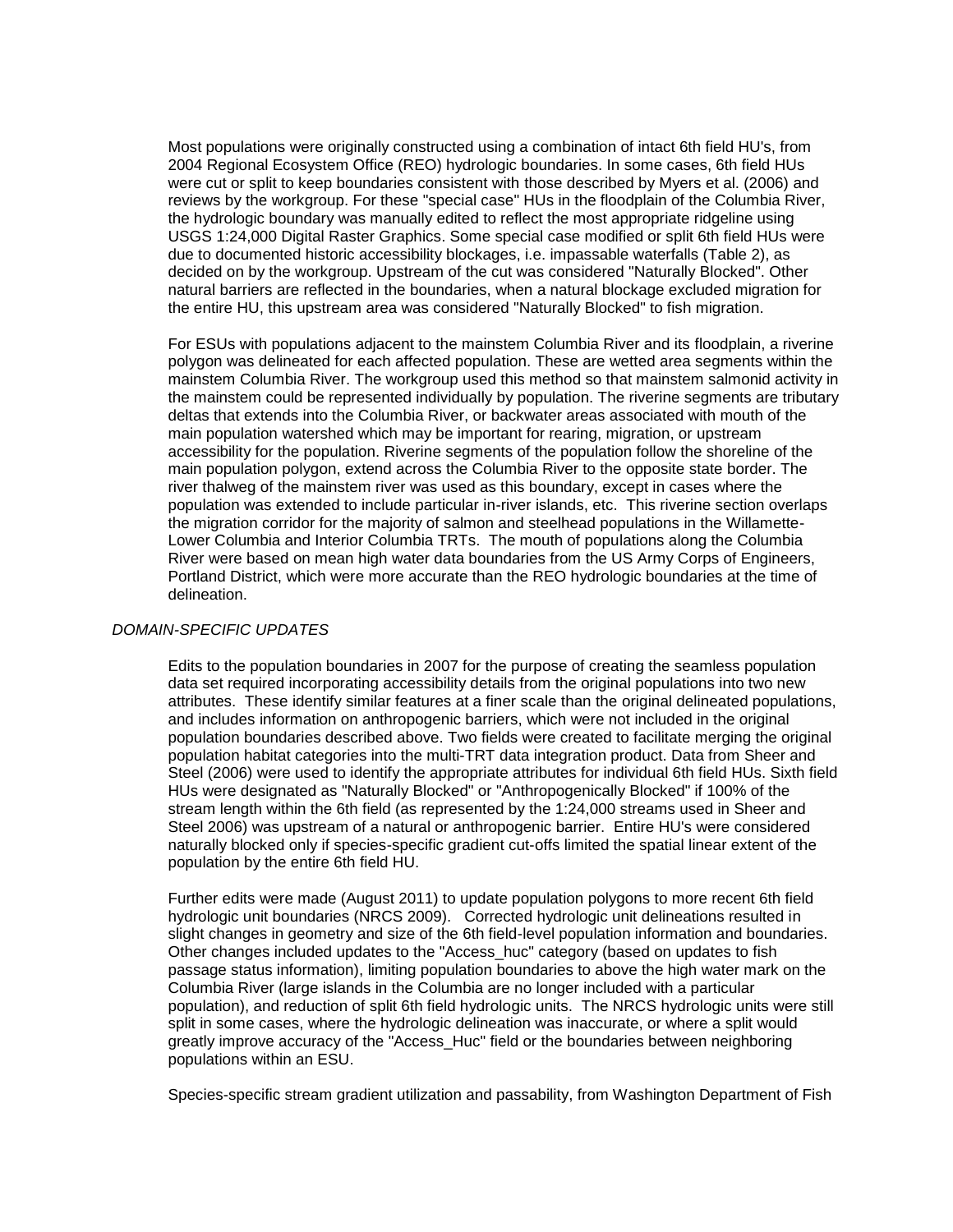and Wildlife (2000). We used a 5% gradient cutoff for chum salmon, a 16% cutoff for chinook salmon, and a 20% gradient cutoff for steelhead. This table has been translated into a narrative version for the purpose of this metadata, please see original in WDFW 2000. Gradient (stream gradient percent) utilization using in these populations is as follows ("passable" may mean partially passable):

CHUM (0 - 3%, useable: 3 - 5%, passable: >5% impassable) COHO (0 - 7%, useable: 7 - 16%, passable: > 16%, impassable) CHINOOK (thresholds same as coho) STEELHEAD (0 - 12%, useable: 12 - 20% passable: >20%, impassable)

Important natural migration barriers incorporated into the population boundaries for Columbia ESU populations. Examples of natural barriers are listed here if substantial enough to warrant modifying hydrologic boundaries in the delineation process; additional barriers are reflected in the population boundaries. Please note that specific barrier name OR population name is used to identify the barrier. If a barrier is not shared across species/run, there may not be a population of that species/run present in the particular watershed, this does not necessarily reflect passability differences. This table has been translated into narrative form for the purpose of this metadata, as follows:

## CHUM

Kalama/Lewis, Lower Kalama Falls, Salmon/Washougal, Willamette Falls, Punchbowl Falls, Shippard Falls, Klickitat/Lyle Falls, Celilo Falls COHO Toutle, Kalama/Lewis, Lower Kalama Falls, Salmon/Washougal, Willamette Falls, Punchbowl Falls, Shippard Falls FALL CHINOOK (TULE) Kalama/Lewis, Lower Kalama Falls, Salmon/Washougal, Willamette Falls, Punchbowl Falls, Shippard Falls EARLY FALL CHINOOK (brights) - none SPRING CHINOOK Kalama/Lewis, Upper Kalama Falls UPPER WILLAMETTE SPRING CHINOOK - none SUMMER STEELHEAD Kalama/Lewis, Upper Kalama Falls, Salmon Washougal WINTER STEELHEAD Toutle, Kalama/Lewis, Lower Kalama Falls, Salmon/Washougal, Willamette Falls UPPER WILLAMETTE WINTER STEELHEAD - none

# *Entity and Attribute Information:*

*Details for object All Spatial layers for species/run/region \* Type* Feature Class *\* Row count* 144

#### *Field [NWR Population NAME](file:///C:/Users/keld.CRITFCLCL/AppData/Local/Temp/2/tmpD83B.tmp.html%23ID0EOAOA)*

*\* Alias NWR\_NAME \* Data type String \* Width 125 \* Precision 0* 

*\* Scale 0* 

*Field description*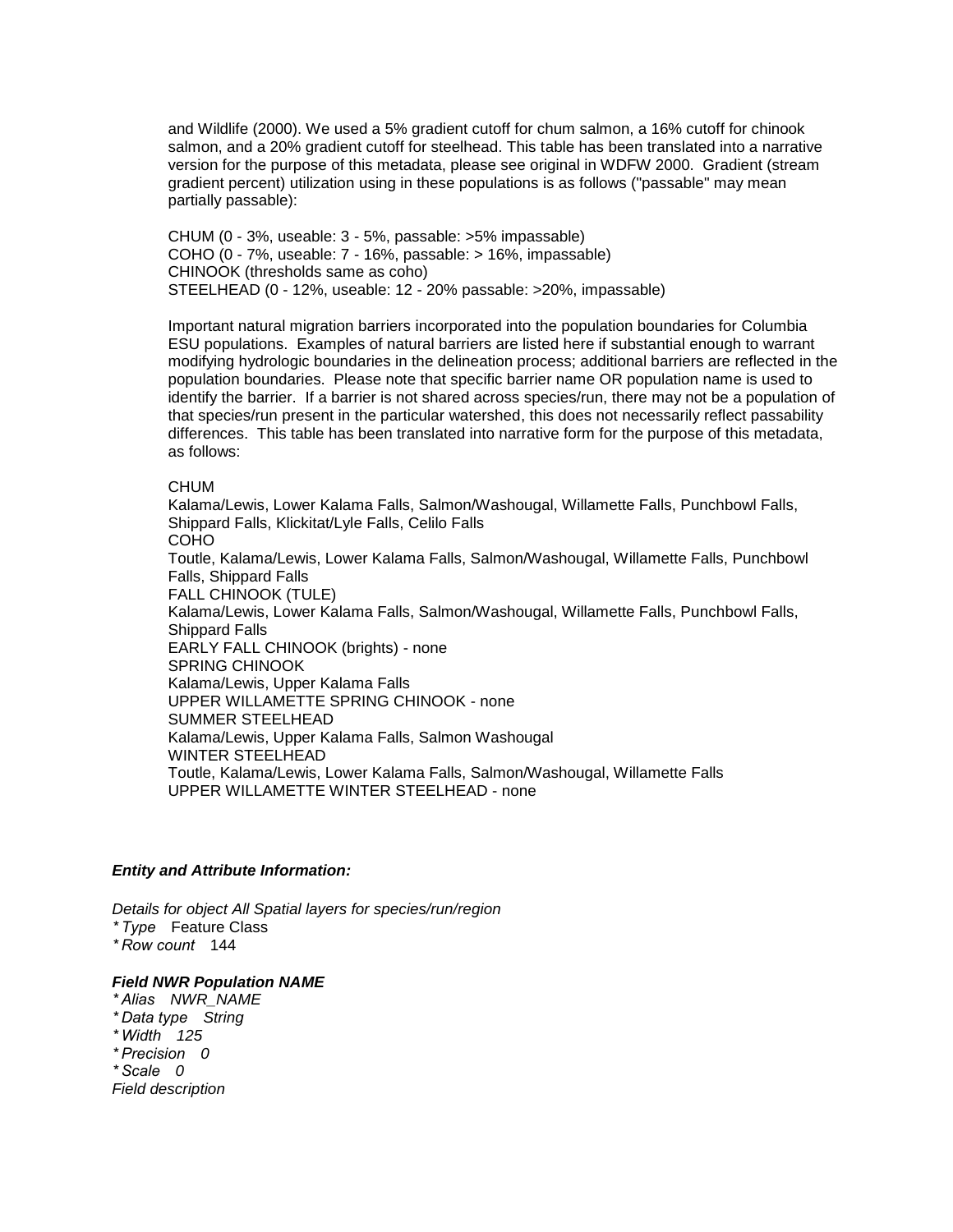*Population name as defined by the Northwest Regional Office. Full ESU and population run description contained in this name.*

# *Field* **[ESU or DPS](file:///C:/Users/keld.CRITFCLCL/AppData/Local/Temp/2/tmpD83B.tmp.html%23ID0ETAOA)**

*\* Alias* ESU\_DPS

- *\* Data type* String
- *\* Width* 100
- *\* Precision* 0
- *\* Scale* 0

*Field description* 

ESU Name or Distinct Population Unit

# *List of values*

*Value* Full Name of ESU

*Description* official legal ESU name

*Enumerated domain value definition source* Note that species may have multiple runs included within one ESU. Data for run-specific populations may overlap in these cases. Refer to this web site for list of names: http://www.nwr.noaa.gov/Salmon-Recovery-Planning/Recovery-Domains/

*Value* Outside legal (fill in ESU name) boundary

*Description* for example, "Outside legal Lower Columbia River Chinook Salmon ESU boundary" *Enumerated domain value definition source* The TRT population delineation process includes historical segments of populations. This sometimes differs in extent (ie, is upstream of) the current legal ESU boundary. Original ESU boundary spatial delineations were done using lower spatial resolution than current population boundaries. Polygons that fall outside of appropriate ESU boundaries are labelled as "Outside legal (fill in ESU name) boundary". These are still part of the TRT analysis area, but fall outside the original ESU boundaries outlines. The ESU boundaries are being reviewed with regards to this, and where warranted the ESU boundaries will be updated to incorporate higher resolution watershed boundaries, and any pertinent management decisions regarding historical habitat.

# *[Field](file:///C:/Users/keld.CRITFCLCL/AppData/Local/Temp/2/tmpD83B.tmp.html%23ID0ESAOA)* **MPG**

- *\* Alias* MPG
- *\* Data type* String
- *\* Width* 100
- *\* Precision* 0

*\* Scale* 0

*Field description* 

Sub-ESU biogeographic stratum. Ecological strata or other strata types from from TRTs. Stratum typically represents biological or ecological groupings of populations within an ESU. Each TRT has strata names specific to their region. These are described in various TRT documents*.*

# *Field* **[Population](file:///C:/Users/keld.CRITFCLCL/AppData/Local/Temp/2/tmpD83B.tmp.html%23ID0ERAOA)**

- *\* Alias* POP\_NAME
- *\* Data type* String
- *\* Width* 50
- *\* Precision* 0
- *\* Scale* 0

*Field description* 

Final population name as defined by the TRT. Does not contain ESU or run timing details in name.

# *Field* **[RUN TIMING](file:///C:/Users/keld.CRITFCLCL/AppData/Local/Temp/2/tmpD83B.tmp.html%23ID0EUAOA)**

*\* Alias* RUN\_TIMING

*\* Data type* String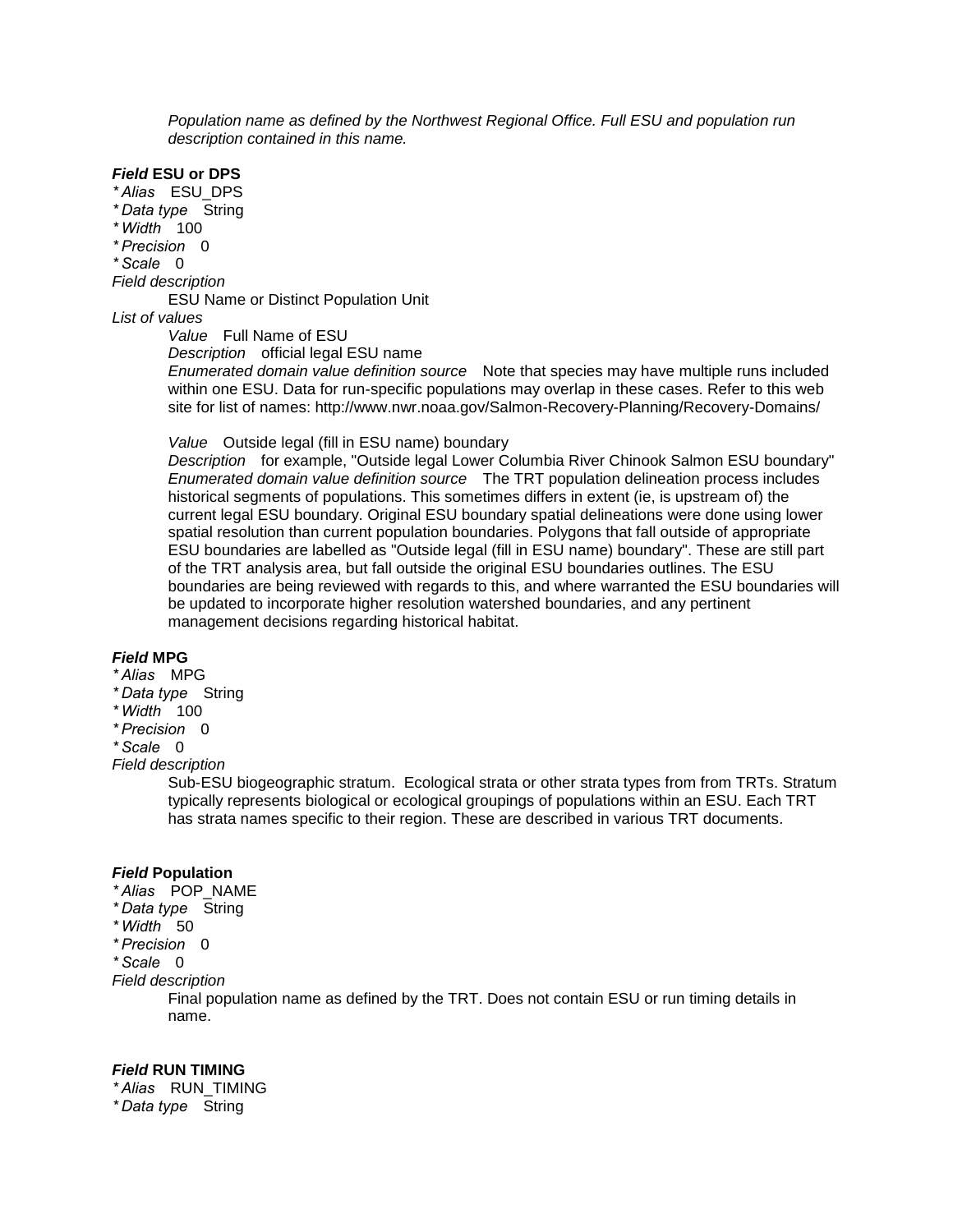*\* Width* 50 *\* Precision* 0 *\* Scale* 0 *Field description*  Population run timing (ESU may have multiple runs of chinook or steelhead). *List of values Value* Spring *Value* Summer *Value* Fall *Value* Winter *Value* Spring/Summer *Value* Early *Value* Late *Value* Early/Late *Value* Late fall *Value* Fall/late fall *Value* Summer/fall

*Value* Null

*Description* no data on run timing

## *Field* **[TRT\\_POPID](file:///C:/Users/keld.CRITFCLCL/AppData/Local/Temp/2/tmpD83B.tmp.html%23ID0EQAOA)**

- *\* Alias* TRT\_POPID
- *\* Data type* String
- *\* Width* 25
- *\* Precision* 0
- *\* Scale* 0

#### *Field description*

TRT derived population code (abbreviated code or numeric code).

# *List of values*

*Enumerated domain value definition source* Some TRTs include a designated population code in their final boundaries. This field is null where population codes were not used, or were not deemed important to include in this final product. Please refer to the field "POP\_NAME" to decipher these codes.

#### *Field* **[NWR\\_POPID](file:///C:/Users/keld.CRITFCLCL/AppData/Local/Temp/2/tmpD83B.tmp.html%23ID0EPAOA)**

- *\* Alias* NWR\_POPID
- *\* Data type* String
- *\* Width* 20
- *\* Precision* 0
- *\* Scale* 0
- *Field description*

Northwest Regional Office Salmon/Steelhead population code.

#### *List of values*

*Enumerated domain value definition source* First five letters indicate ESU, next two letters indicate run timing, last three are abbreviated population names. Check field "ESU\_DPS" for the ESU name alone, and "Run\_Timing" for full run timing ID. Hucs outside of current boundary but considered by the TRT may have an ESU/run/pop label - in this case, these hucs are associated with the particular ESU listed, but not inside (ie, see "ESU\_DPS" label). Those missing values for a label are outside of ESU boundary.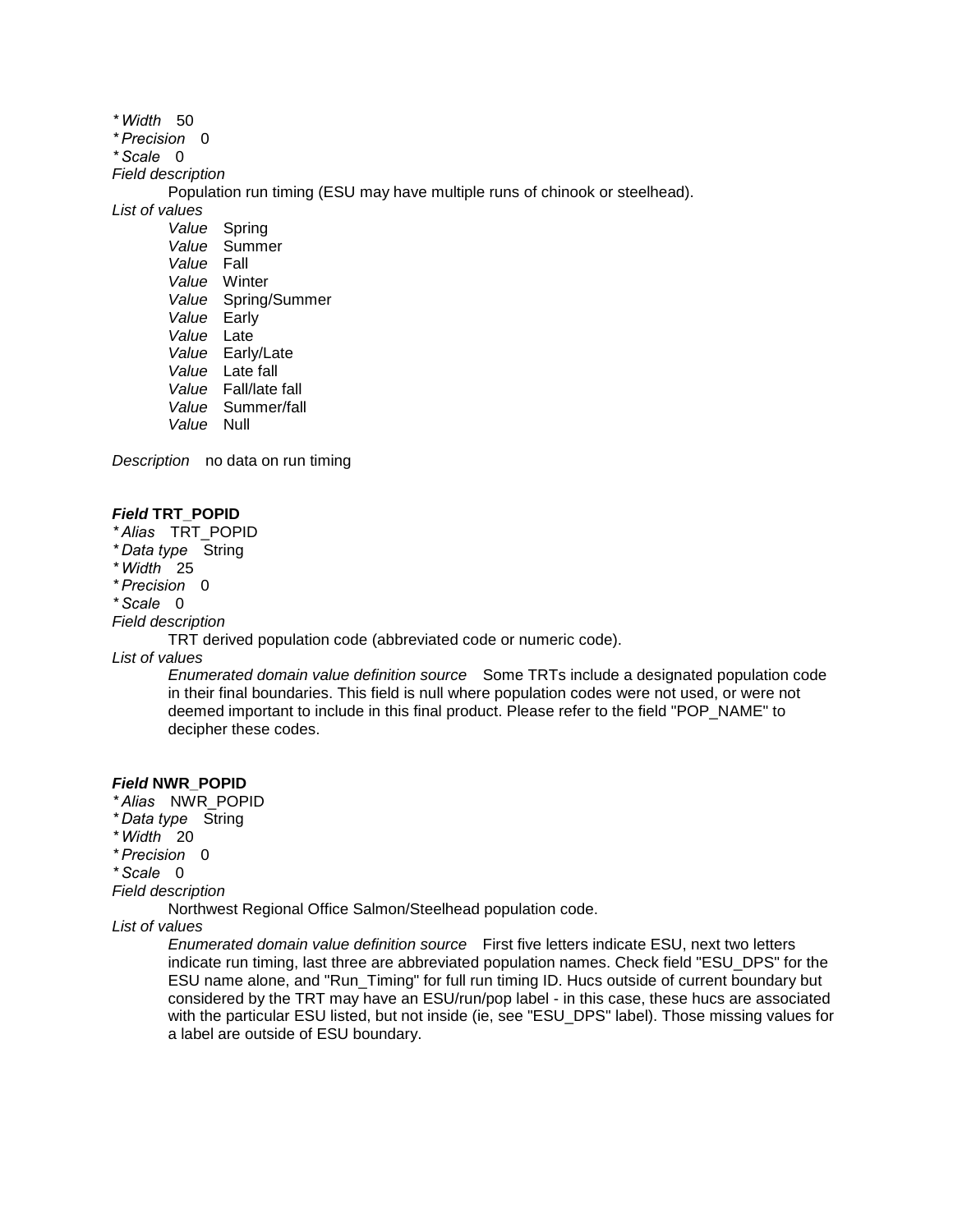#### *Field [Population](file:///C:/Users/keld.CRITFCLCL/AppData/Local/Temp/2/tmpD83B.tmp.html%23ID0EMAOA)* **ACCESS**

*\* Alias* ACCESS\_POP *\* Data type* String *\* Width* 50 *\* Precision* 0 *\* Scale* 0 *Field description*  Access of the current population *List of values Value* Extant *Description* Species are present and have near full access. *Value* Blocked within Extant

> *Description* Species are present for part of historic population range but excluded from the rest of their range within the population due to barriers.

*Value* Blocked within Extant; Transported *Description* Species are present via truck in part or all of their historic range.

*Value* Extirpated via Barriers *Description* Species were historically present but currently absent due to manmade barriers.

*Value* Artificial; Transported

*Description* Species present currently, but historically not present due to natural barriers; fish transported into area via truck, fish ladders, etc.

*Value* Functionally Extirpated

*Description* Species were historically present. Areas accessible but population currently absent. Extirpated due to impaired habitat, water quality, other factors (Interior Columbia).

## *Field* **[Population TYPE](file:///C:/Users/keld.CRITFCLCL/AppData/Local/Temp/2/tmpD83B.tmp.html%23ID0ENAOA)**

*\* Alias* POP\_TYPE

*\* Data type* String

*\* Width* 50

*\* Precision* 0

*\* Scale* 0

*Field description* 

Type of population. Category describing the relative persistence and degree of isolation of each population. Oregon coast coho is the only ESU that contains POP\_types other than Independent. Definitions for non-Independent populations are from Lawson et al 2006.

*List of values*

*Value* Independent

*Description* Populations that historically would have had a high likelihood of persisting in isolation from neighboring populations for 100 years.

#### *Value* Dependent

*Description* High-persistence populations whose population dynamics may be substantially influenced by periodic immigration from other populations. In the event of the decline or disappearance of migrants from other populations, a Potentially Independent population could become a Functionally Independent population.

*Value* Functionally Independent